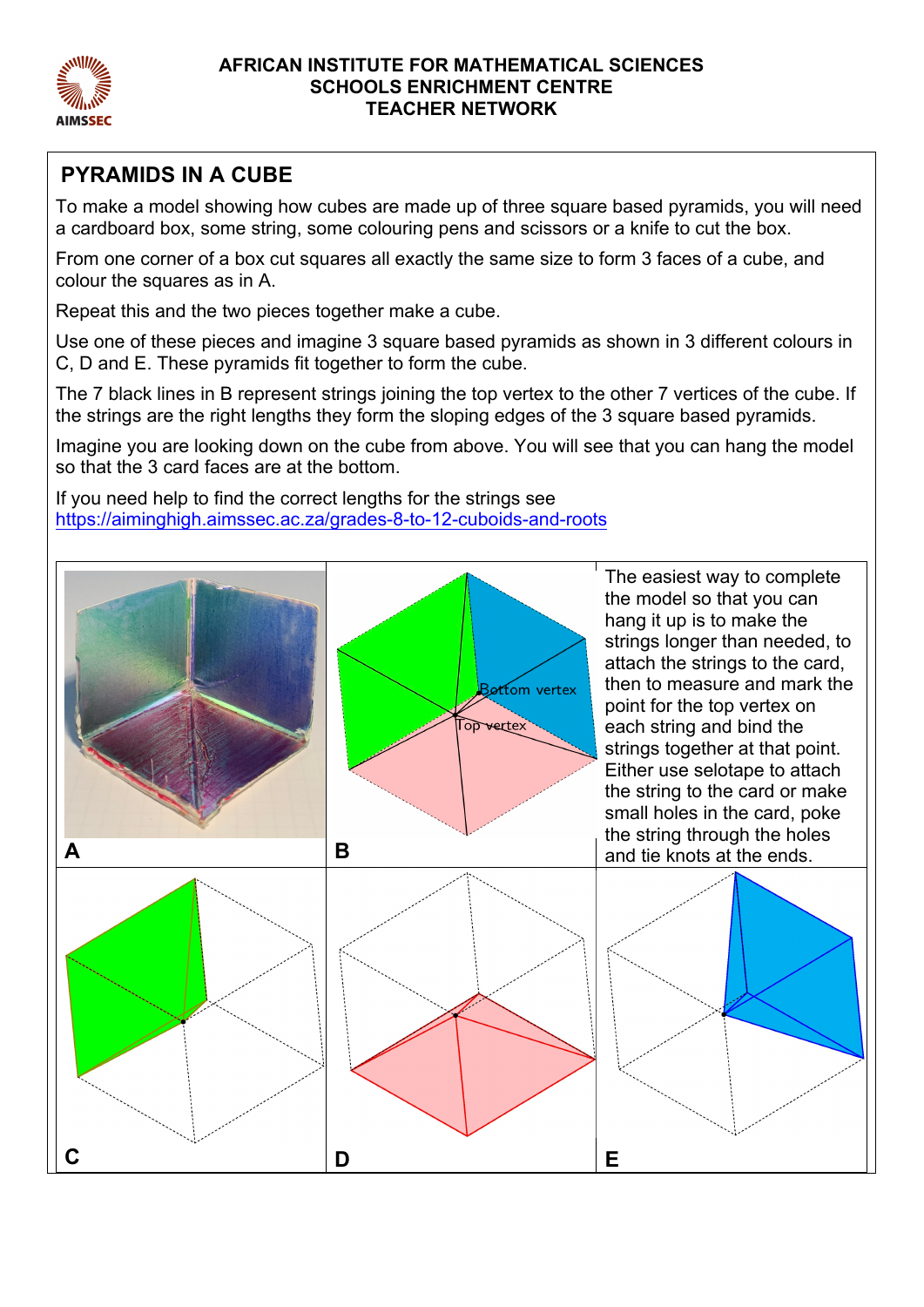# **SOLUTION**

If the edges of the cube are length *l* cm then you need 3 strings of length *l* cm, 3 strings of length *l*√2 cm and one string of length *l*√3 cm.

# **NOTES FOR TEACHERS**

**Diagnostic Assessment** This should take about 5–10 minutes.

- 1. Write the question on the board, say to the class: **"Put up 1 finger if you think the answer is A, 2 fingers for B, 3 fingers for C and 4 fingers for D".**
- **2.** Notice how the learners responded. Ask a learner who gave answer A to explain why he or she gave that answer and DO NOT say whether it is right or wrong but simply thank the learner for giving the answer.
- 3. Then do the same for answers B, C and D. Try to make sure that learners listen to these reasons and try to decide if their own answer was right or wrong.
- 4. **Ask the class again to vote for the right answer by putting up 1, 2, 3 or 4 fingers. Notice if there is a change and who gave right and wrong answers.** It is important for learners to explain the reason for their answer otherwise many learners will just make a guess.
- 5. If the concept is needed for the lesson to follow, explain the right answer or give a remedial task.

**B.** is the correct answer. The following diagram shows the net of **Common Misconceptions**  a 3D shape. How many edges does it **A.** Learners may have counted 12 edges not understanding have? that 4 pairs of edges join to form single edges. 12 **C.** Probably a guess. **D**. Learners could be counting the faces instead of edges. 8 https://diagnosticquestions.com  $\overline{4}$ 5

# **Why do this activity?**

This practical activity uses boxes that would otherwise get thrown away. Making models, handling the models, and viewing them from different angles helps learners to visualise objects in 3D.

# **Intended learning outcomes**

- For students to learn that a cube can be cut into 3 congruent square based pyramids and to be able to visualise how the pyramids fit together.
- For students to experience using Pythagoras theorem in 3D for right angled triangles that are not in the same plane.
- For students to recognise 3-fold rotational symmetry in 3D.

### **Suggestions for teaching**

The diagnostic quiz introduces the topic of square based pyramids and it will remind the students of the basic facts.

Tell the students that they are going to make models to showing how cubes are made up of three square based pyramids and they will use string as well as card so they can look inside the models to see the pyramids.

Students could be asked to bring boxes from home. If you ask them a few days in advance and they work in pairs to make the models you should have enough boxes. Ideally give each pair a copy of page 1 so that they have full instructions. You can go around and give guidance as needed.